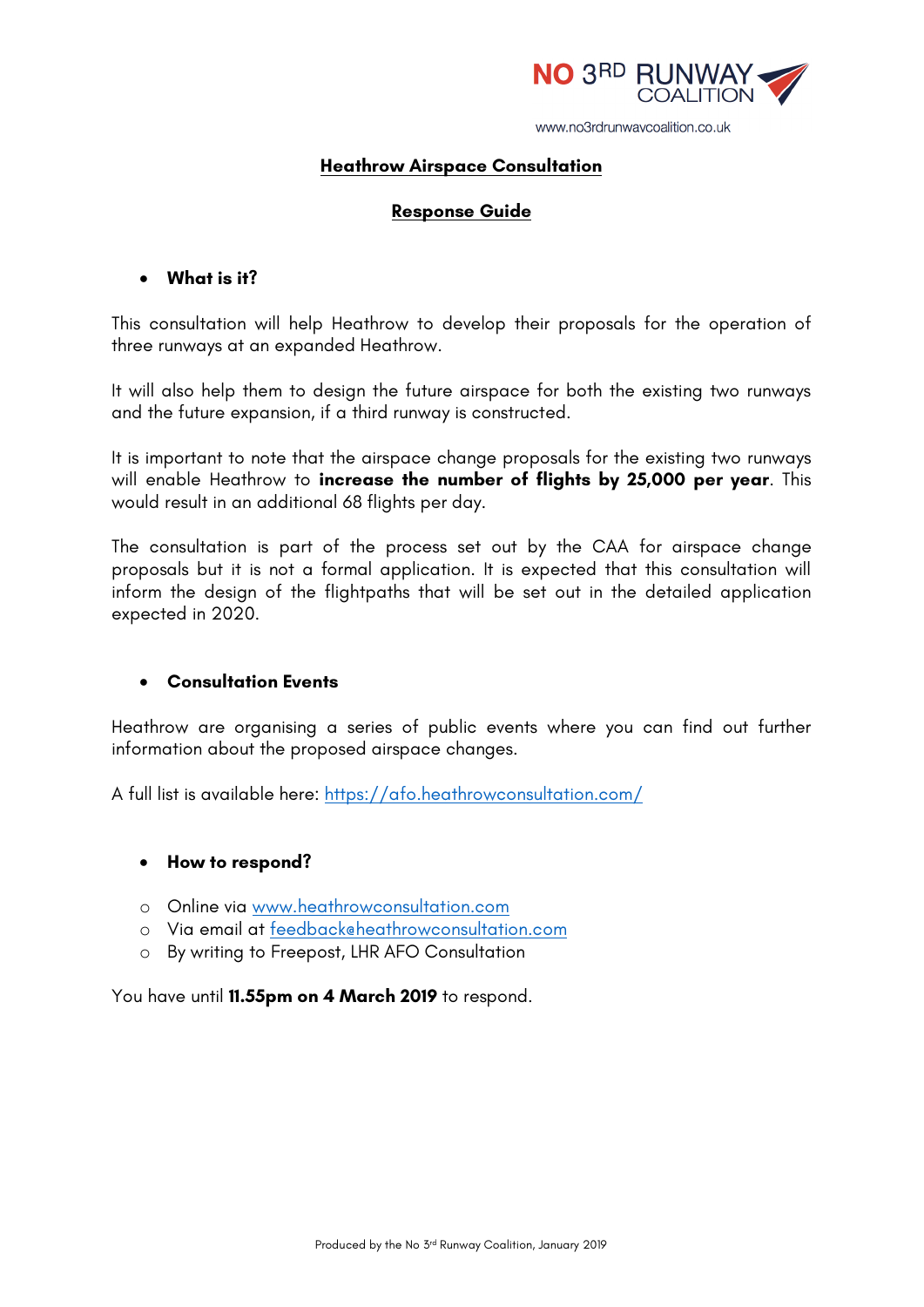

#### **Consultation Questions**

### **1) Managing Noise for an Expanded Heathrow**

Heathrow is seeking views on the following proposed noise objective:

*To limit and, where possible, reduce the effects of noise on health and quality of life and deliver regular breaks from scheduled flights for our communities during the day and night. We need to do this whilst making sure the measures we put in place are proportionate and cost effective.*

Respondents are asked to state whether or not they support this objective ("to reduce the effects of noise") and can provide further comment.

Respondents can also provide comment on the proposed approach for developing a package of noise measures for an expanded Heathrow.

#### **Comment:**

Both the proposed airspace changes and future airport expansion will result in more noise for local communities near to the airport. Communities further from the airport are also likely to experience more noise, though the planes may be slightly higher the further away they are from the airport). The proposed noise objective thus appears to be directly at odds with the impact that the proposed increase in flight numbers will have.

Indeed, depending on the precise alignment of the new flight paths, some communities will be experiencing noise for the first time. This will clearly increase the noise pollution endured by these communities. The maps provided by Heathrow do not clearly show which areas will get more noise.

The most recent Government policy on noise states that the onset of community annoyance begins at 54dB (LAeq). It is vital that this metric is applied to the proposed changes and that compensation and mitigation is provided to all communities impacted, that is at least as comprehensive and financially generous as at any other major world airport.

The way noise measurement is averaged out is effectively meaningless. It is the single noise events that cause the disturbance. The WHO strongly recommends reducing average noise levels to below 45decibels as aircraft noise above this level is associated with raised blood pressure, cardio-vascular disease and stress. Protecting communities from aviation noise should always take priority over commercial interests.

Further, the impact of the proposed changes should be communicated directly and clearly, especially to those communities who will be newly overflown. This consultation, through the lack of precise flight paths, does not do this.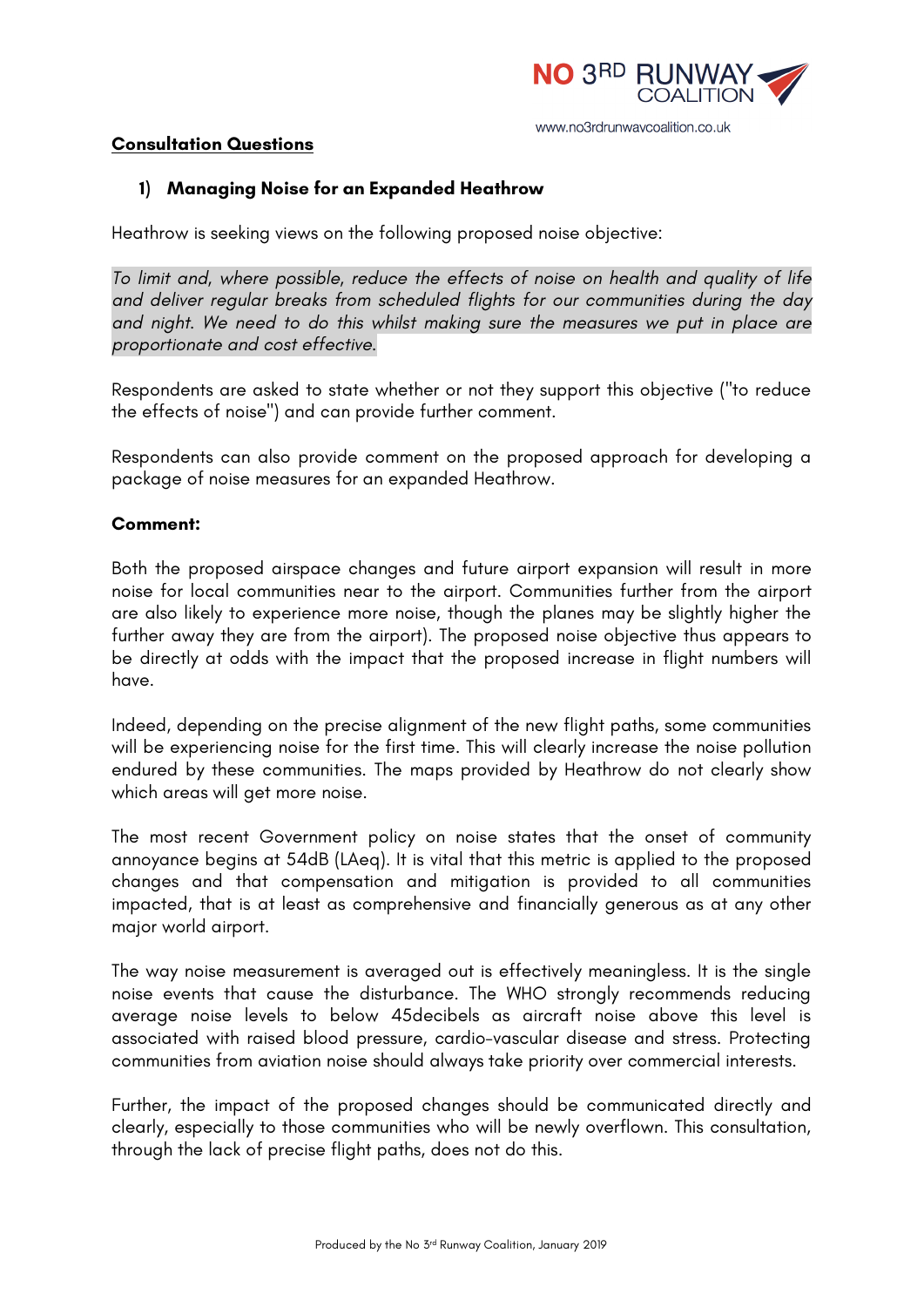

The objective aims to deliver 'regular breaks' but does not commit to ensuring that these are predictable.

The objective also seeks to be 'proportionate and cost effective'. In our experience, this means that any such measures will be as cheap as possible. These terms are so vague as to be almost meaningless, and people should not presume they will receive any compensation, let alone adequate compensation.

## **2) Respite through runway and airspace alternation**

This question is seeking views on whether people would prefer a shorter period of respite each day – so a reduction from the current 8 hours to perhaps 4-5 hours?

Or would people like to have longer periods of respite, potentially all day on some days but then no respite at all on other days?

Respite is a continuous period of time where there is no aircraft noise.

Runway Alternation is the practice when during the day, when planes are landing and taking off to the west (westerly operations), Heathrow alternate the use of its two runways to provide local communities with respite.

At an expanded airport, Airspace Alternation would be introduced. Depending on which runway is in use at the time, arriving and departing aircraft would use defined flight paths to fly to and from the airport. These flight paths would then alternate so that communities further away from the airport would get respite as well as those closer in.

#### **Comment:**

Planes landing over London switch runways at 3pm to allow people in West London a half day's respite from the noise. If a third runway is built that respite would be reduced to a third. Thus, many communities who currently receive 'respite' from the noise for much of the time, either before or after 3pm, are likely to see a significant reduction in the period when there are no planes overhead.

Currently Heathrow tend to use one runway for departures and one runway for arrivals. With three runways this will change, with the intention to use one runway for arrivals, one runway for departures and the remaining runway is 'mixed mode' (both departures and arrivals).

The middle runway (current northern runway) at an expanded Heathrow will never be in mixed mode for safety reasons so it will always be an arrivals or departures runway. Consequently, those communities at either end of the runway used for 'mixed mode' operations will potentially experience a significant loss of respite as they experience noise for a longer period, or if it's the new runway, will be subject to continuous operations for the first time.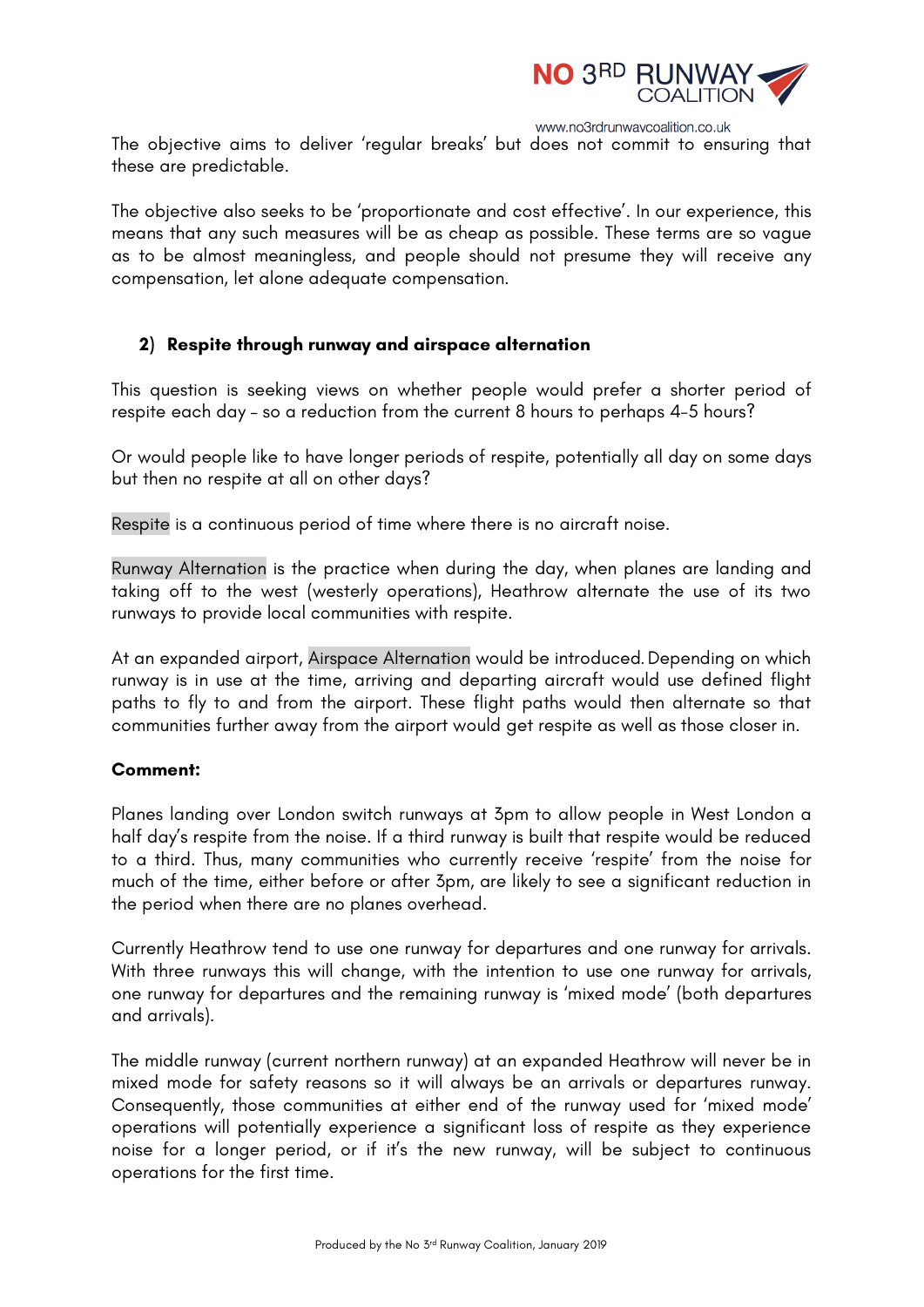

Heathrow claims that these areas will have less frequent flights when the runway is in mixed mode operation (as compared to a period of departures or arrivals). It is worth remembering that expansion will result in another 260,000 flights every year, equal to 700 more a day.

The use of Airspace Alternation is likely to include new, narrow and concentrated flight paths for aircraft on arrivals and departures. This will apply to areas a bit further away from Heathrow.

It is possible that the use of both runway and airspace alternation could provide some respite for communities close to the airport which are currently constantly overflown. However, the impact of this would be to widen the total area affected by aircraft noise.

It is difficult to know the full impact of the proposed changes because at this stage it is not clear where these new flight paths will be, nor how any alternation would be operated.

It should be highlighted that, "respite" is not a panacea. When you get respite, it means the planes are flying over another area, instead of you. And when they get respite, the planes fly over you. It is zero sum game. This proposal may mean you have days with no planes overhead, followed by days with double the number that you currently experience.

Further, there are no clear proposals for defining respite, monitoring respite periods, or for penalising for failure to adhere to respite. Neither of the respite periods proposed are long enough to prevent harm to health and there are no formal governance structures planned to enforce respite arrangements.

## **3) Directional Preference**

With expansion, Heathrow want to introduce a procedure called managed preference. This would enable them, subject to wind direction and speed, to change the direction that aircraft are taking off and landing rather than following the principle of 'westerly preference" as they currently do (aircraft taking off and landing into the wind). This is in operation approximately 70% of the time.

Managed preference would mean that the airport operates in a westerly direction during the day and in an easterly direction at night. It is Heathrow's preferred option. It could be used to minimise the number of people adversely affected by aircraft noise.

This question seeks views on whether this should new procedure should be introduced and whether Heathrow should be able to intervene and change the direction of arriving and departing aircraft.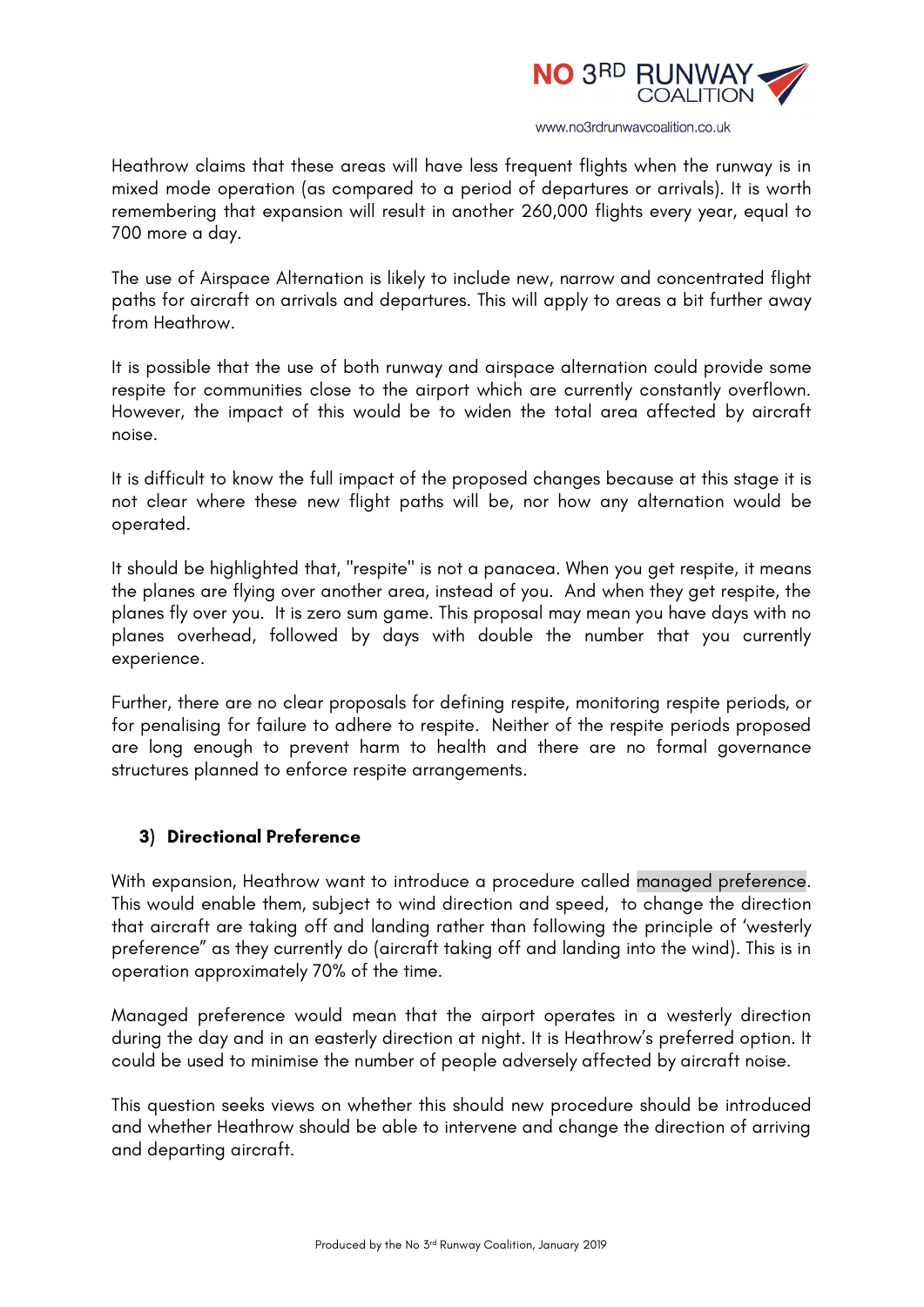

#### **Comment:**

The switching of direction of arriving and departing aircraft has impacts for all communities concerned. Moving from a Westerly preference to an Easterly preference, for example, would deliver a more balanced split between the communities impacted by noise.

However, it would result in an increase in the total number of people affected by aircraft noise as more planes would take-off and fly over central London. This would also result in new areas experiencing noise from arrivals for the first time and would also result in a loss of respite in those areas.

Westerly preference has been Government policy for decades and has been in place for safety reasons. Conventionally aircraft take off, and land, into the wind. The consultation does not explain what the safety implications of the proposed manged preference would be.

The ability to run a managed preference would result in a significant change to airport operations and potentially increase the noise impact for those communities immediately to the East and West of Heathrow.

It is unclear which flight paths would be in place with an expanded Heathrow, thus the real impact of this proposal remains unclear. It could well end up that despite the intention of minimising the impact of noise, that the use of managed preference results in an increase in the total number of people disturbed by aircraft operations.

This proposal would effectively put some areas respite into competition with other areas (for example, communities to the west of the airport against communities to the east). It could be argued that any changes to this preference should include appropriate financial compensation for communities that will be impacted.

## **4) Night Flights**

As part of the Parliamentary approval for the expansion of Heathrow, the Government have requested that a 6.5 hour ban on night flights is introduced (up from 5 hours today).

Consequently, this question is seeking views on how such a new ban should operate. It includes the option of using one runway for arrivals from as early as 5.30am or using two runways for arrivals from 5.45am.

## **Comment:**

The impact of using one runway for arrivals would mean a similar operation to today whereas the use of two runways could result in a dispersal of the flight paths and the spreading of noise.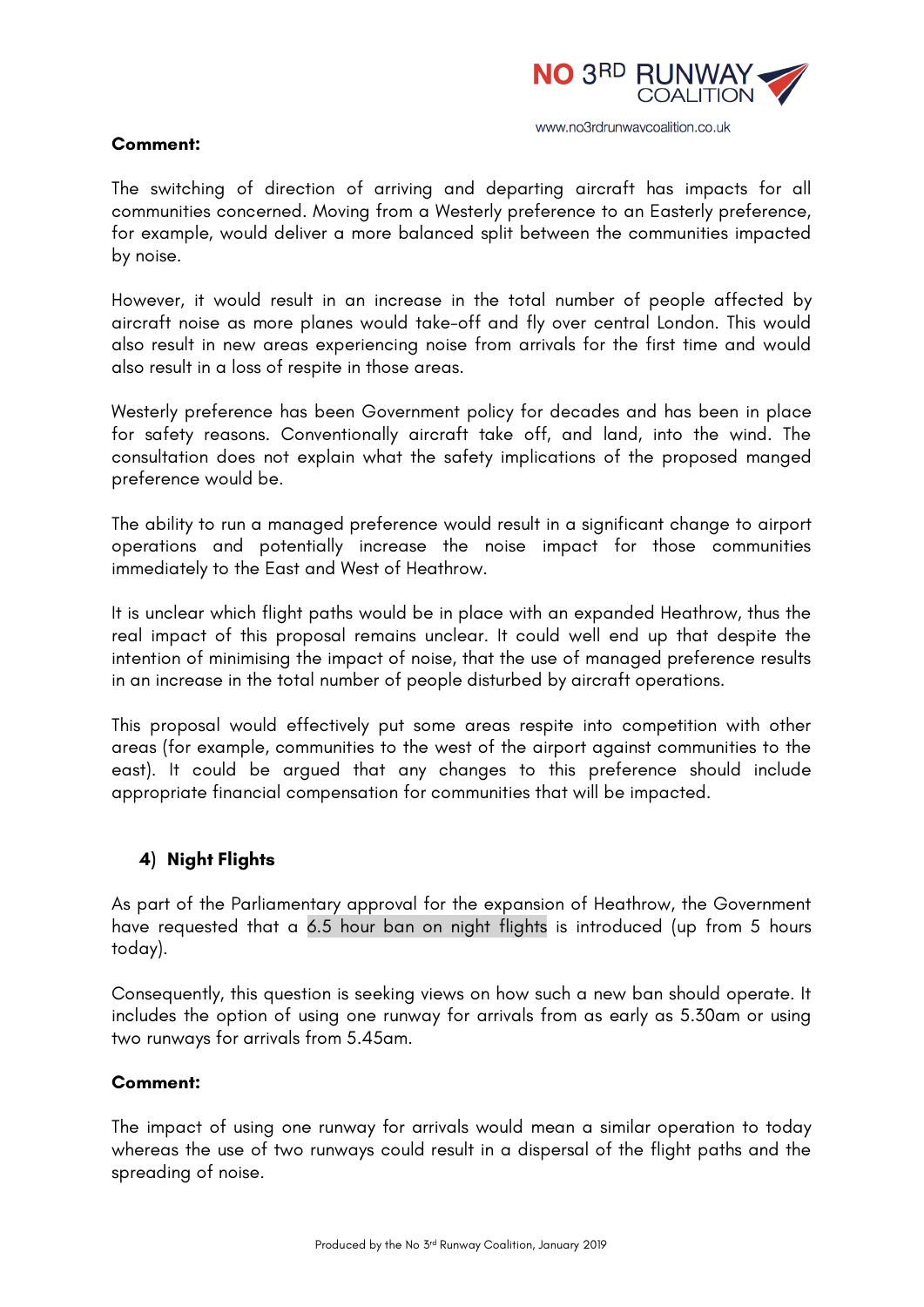

In theory this could mean some communities experiencing noise from early morning flights for the first time and other perhaps receiving a little more respite.

Until the precise flight paths are publicly available it is not possible to judge the total impact of the proposal.

The consultation also says nothing about whether Heathrow proposes to change the time of the first departure.

It is also important to note that the night flight ban timings refer to the time at which the aircraft arrives at or leaves the stand, not when they land on, or take off from, the runway. A first arrival of 5.30am will mean that communities around the airport - and many far away from it - will still be experiencing noise as early as 5.00am, as aircraft can clearly be heard even at high altitudes (6,000 feet and above), especially when there is less background noise at night.

Heathrow state that the ban should not begin before 11pm or end after 6am as they claim it would impact their competitiveness and ability to deliver the full 260,000 additional flights. Again the 11pm end is the time the aircraft leaves the terminal stand; the plane will still be audible even half an hour later, as the aircraft climbs away. Heathrow is only considering "scheduled" flights, and are not saying flights that are delayed are included. Planes that arrive or take off late do not appear to be included in any suggested flight-free night period.

Depending on when aircraft noise is most intrusive, communities could suggest that the night time ban begins or ends later. The World Health Organisation (WHO) recommends 8 hours of undisturbed sleep and current operations prevent this for many communities already.

# **5) Other Night Restrictions**

This question seeks comments on the introduction of measures designed to encourage the use of the quietest aircraft at night.

The proposal includes a night quota system, restrictions on the noisiest aircraft, higher landing charges at night and higher charges for noisier aircraft.

## **Comment:**

The quota system has operated since 1993 with each plane assigned a number of points based on how noisy it is, the noisier the plane – the higher the number of points. No plane with a very high score (the oldest and noisiest) is allowed to take off or land during the night quota period. If noisier planes are used during this period then the number permitted is limited.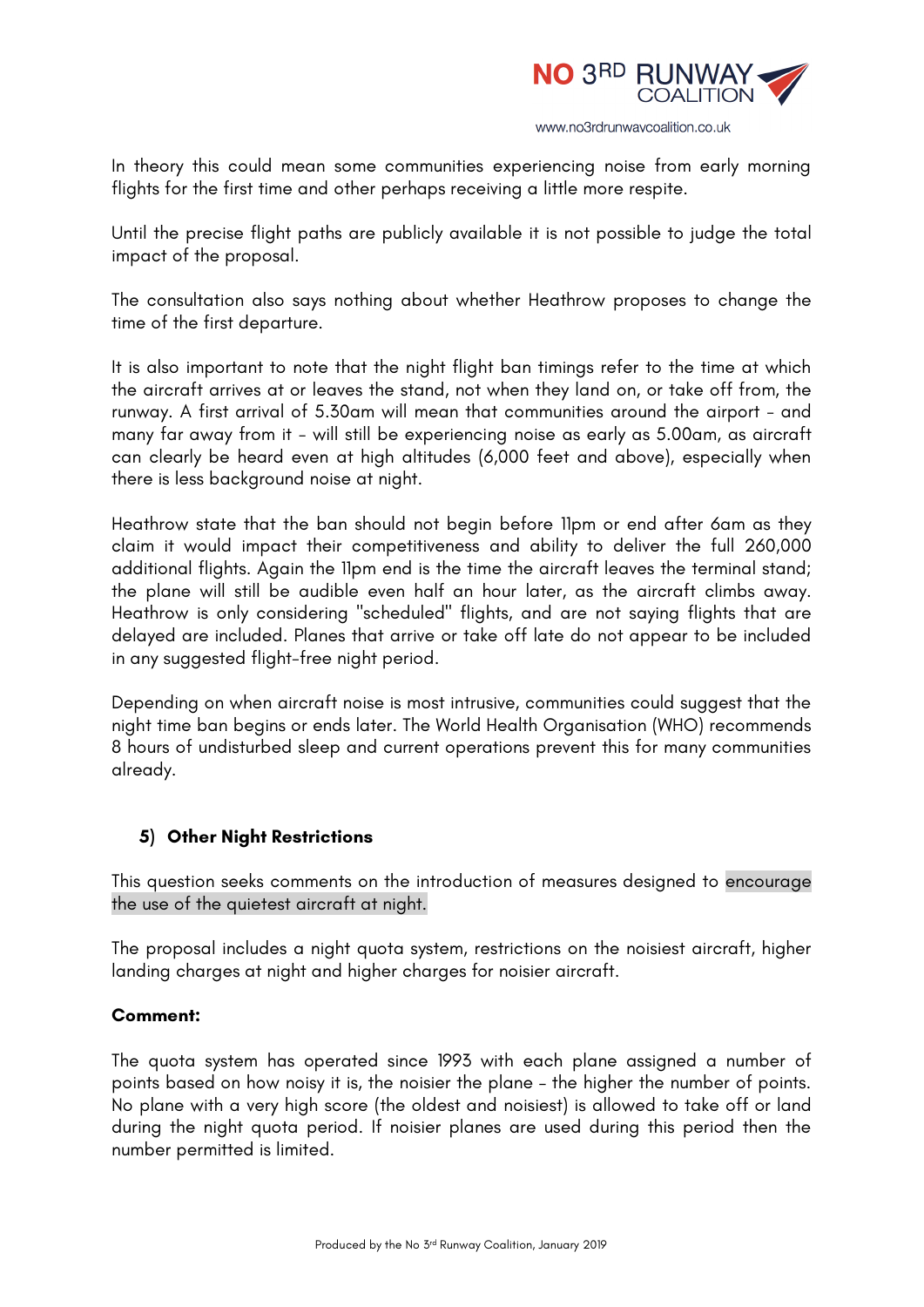

It could be argued that even stricter restrictions on the use of the noisiest aircraft should be imposed at night. That only the newest and quietest planes are allowed to operate in this period.

Further, local communities have long argued that charges for the noisiest aircraft are far too low to provide an incentive for airlines to switch to quieter aircraft.

Therefore, the landing charges at night and those for the noisiest aircraft should be increased significantly. Noise charges are sometimes revenue neutral. This means that noisier aircraft are penalised by paying a higher charge, but quieter aircraft receive the incentive of a discount. Overall, no extra revenue is produced. For night flights, all aircraft should pay an additional charge. It should be the job of the new Independent Commission on Civil Aviation Noise to advise on the appropriate level. However, we suggest that the charges could be as much as ten times higher; with the revenue collected ringfenced for improvements to community mitigation measures.

Any operational bans or methods of "encouragement" require a formal governance structure. Therefore, limitations on operations must be formalised and no longer a voluntary option for Heathrow. This should include a mechanism for reducing over scheduling of flights late in the evening which has blighted the lives of communities for years.

## **6) Airspace Factors**

This section is about the design of new flight path envelopes for an expanded Heathrow.

It provides the opportunity for local communities to highlight any specific locations that require special consideration in determining where the new flight paths should be.

The consultation document that includes the proposed airspace design envelopes can be found here:

https://afo.heathrowconsultation.com/wp-content/uploads/sites/4/2019/01/3649- HRW-3R-A3-maps-booklet-AW-update-2-V1.pdf

#### **Comment**:

Respondents should set out in as much detail as possible any concerns about the impact of the design envelopes on their local community, including the impact on open or public spaces and community building, as well as homes.

These proposals effectively seek to force far too many planes into too congested an airspace. The ultimate result of this is to play communities against each other. The proposals neither limit or reduce noise and will harm the health and quality of life of communities irreparably.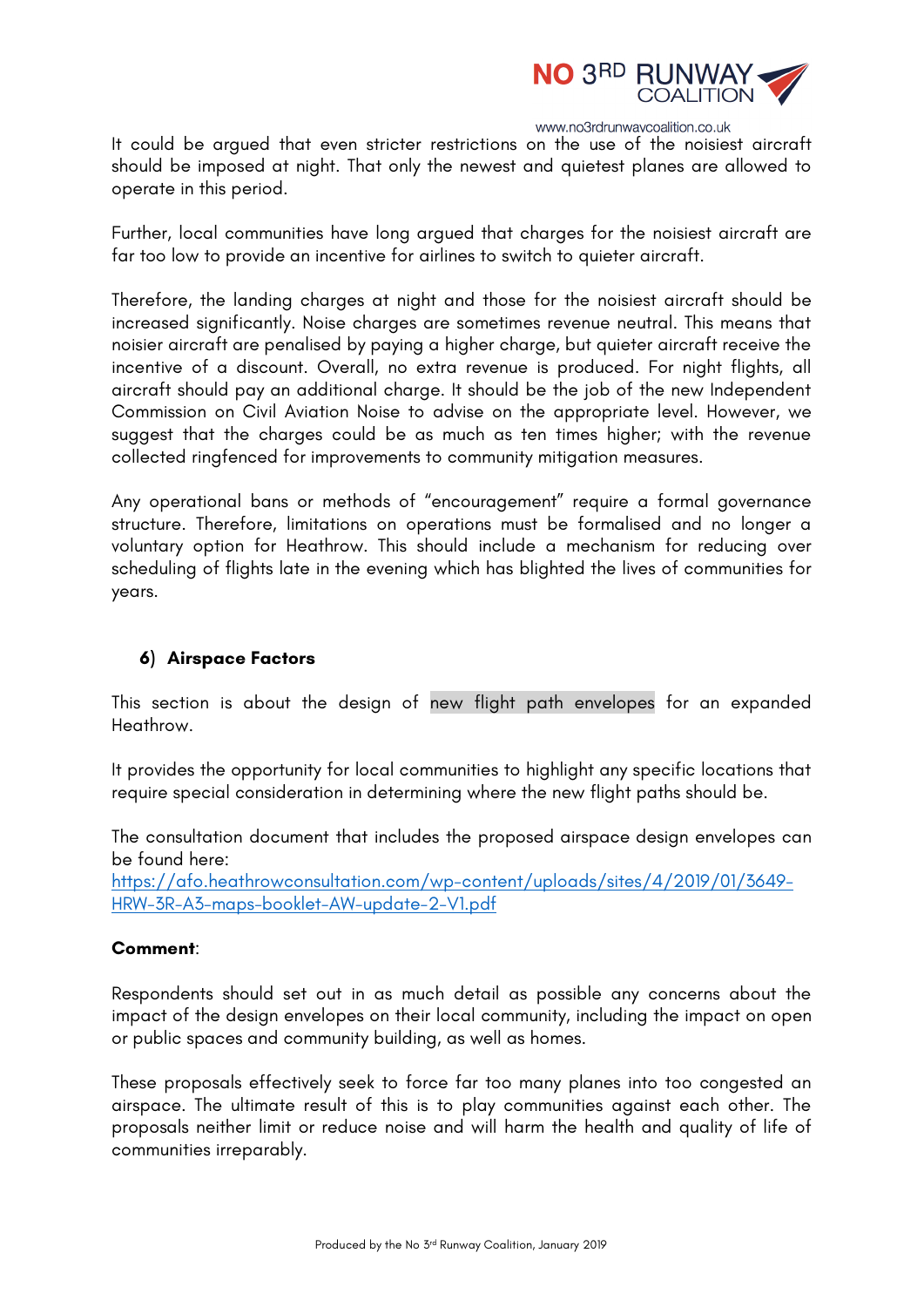

### **7) Independent Parallel Approaches**

This question is asking for similar views to 6) above but in regards to the proposed introduction of Independent Parallel Approaches (IPA) for the existing 2-runway airport.

The IPA concept is a mechanism for concentrating the existing flight paths of the 2 runway airport. Currently aircraft take off on one runway and land on the other. Delivering IPA would mean that both runways could be used for take offs and landings at the same time.

According to Heathrow, the introduction of IPA would mean a number of flights flying over areas that do not routinely see arriving aircraft today from 6am onwards.

The new IPA flight paths will only be used by aircraft landing on the departure runway and there would be a maximum of 25 aircraft an hour on these paths between 6am and 7am. There would be no more than 7 an hour landing on them after 7am on westerly operations and no more than 6 an hour on easterly operations.

## **Comment:**

IPA is part of the new airspace design and can be introduced owing to the development of satellite technology known as Performance Based Navigation (PBN) this allows aircraft to fly closer together and stick more precisely to flight paths.

Heathrow want to introduce Performance Based Navigation (PBN) which allows aircraft to fly closer together and stick more precisely to flight paths. What this means for residents is that there will be a number of flight paths (the precise locations are not specified in this consultation) that have a very high number of flights overhead.

This is likely to result in significantly more noise for the communities directly underneath, indeed the Civil Aviation Authority (CAA) have described the impact as effectively creating a "noise canyon".

The use of IPA effectively offsets the approaches so that both runways can be used at the same time. By offsetting the approaches outwards, more planes can be squeezed in without them coming too close together. The likelihood is that respite for the people underneath the inward flightpaths will be substantially reduced.

It seems likely that more people will, for the first time be overflown in both directions. On the eastern side of the airport, a larger number of communities may be overflown by *both* departing planes *and* arriving planes.

Heathrow are seeking to deliver an extra 25,000 flights per annum as part of the early release of the capacity of a third runway. Introducing IPA is essential in allowing them